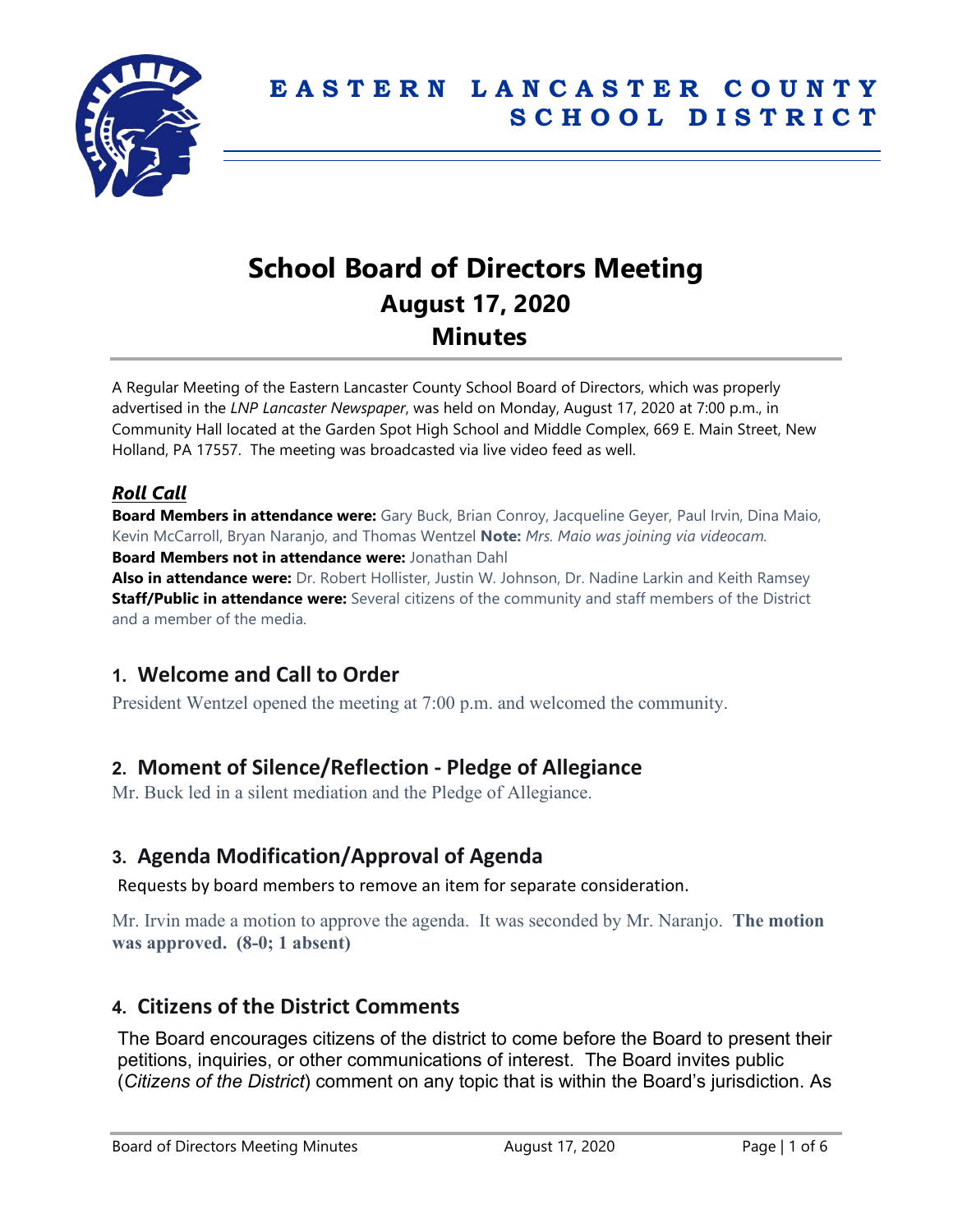outlined in Board Policy 903, the Board requires that public participants be residents or taxpayers of this district.

Due to the virtual aspect of the Board meeting, the Board is requesting if you wish to provide public comment during the virtual board meeting, you should sign-up to do so by completing the online form prior to the meeting.

[PUBLIC COMMENT SIGN-UP FORM](https://forms.gle/zDXXoX8rZQUxt1Ap6) *(Please use this form only if you are not attending the meeting in person.)*

*Public comments will be read aloud during the public comment section of the agenda.*

Thank you.

**SUBMITTED COMMENTS** (VIA PUBLIC COMMENT SIGN-UP FORM)**:** No Comments submitted online.

### **COMMENTS** (IN-PERSON**):**

Bryan J. Glick, 213 Sycamore Lane, New Holland 17557

Mr. Glick said a prayer.

#### Wendy Twaddell, 1448 Earl Avenue, East Earl, PA 17519

Ms. Twaddell presented her concerns regarding the reopening of school in-person and requested the Board reconsider their decision not to open school with an A/B schedule. She thanked the Board for their time and responding to the email and concerns from teachers.

## **5. Consent Agenda**

Items listed under the Consent Agenda section of our Board Meeting Agenda are considered to be routine and are acted on by the Board in one motion. There is no Board discussion of these items individually prior to the Board vote unless a member of the Board requests that a specific item be removed from the Consent Agenda. Requests to remove an item from the Consent Agenda will be accepted at agenda section 3. Agenda Modification/Approval of Agenda. (Requests to remove an item for separate consideration). Items Removed from the Consent Agenda will be moved to agenda section "Action Items."

Mr. Irvin made a motion to approve the consent agenda report. It was seconded by Mr. Conroy. **The motion was approved. (8-0; 1 absent)**

Dr. Larkin updated the Board on the hiring progress of the two Elementary Assistant Principals, noting that 2nd round interviews would occur the following week.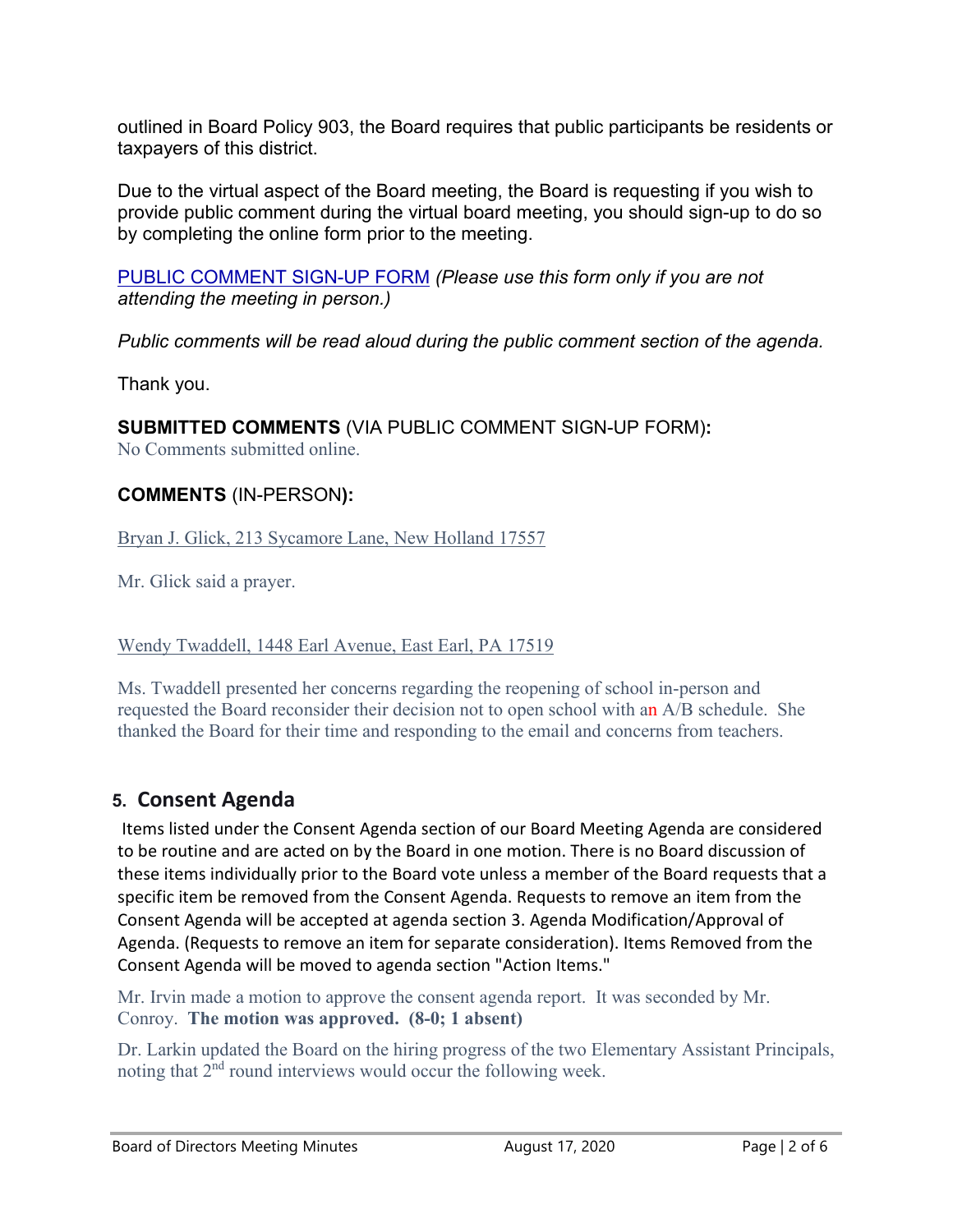- **a. Approval of Minutes**
- **b. Treasurer's Report**
- **c. Approve Personnel Report**
- **d. Bills Paid**
- **e. Cafeteria Fund Treasurer's Report**
- **f. Investments**
- **g. Student Activity Account**

#### **h. Authorize the Chief of Finance and Operations to sign the Non Public Transportation Contracts for 2020-21**

The cost per student will increase by 2.3% based on the cost index. The total cost may vary depending on number of students transported.

**i. Approval of Extension of the Agreement with Jani King thru June 30, 2022**

**j. Approval of Bus Drivers (Public and Nonpublic) and Bus Assistants for the 2020-21 School Year**

**k. Approval of the Change orders that were executed for the HS/MS Locker Room and HVAC Project, as follows:**

### **General Contractor - ECI Construction**

**GC-09 \$4,823 Add** - Steel required for unsupported existing beam & deck

Architect's comment on GC-09 - There are two components of this cost, both of which are concealed conditions:

- There is an existing beam that was shown on the originally drawings to be supported by an existing column in the wall. It turns out there was not a column, and the wall that supports it needs to be removed. So, additional structural support was required.
- There is an existing brick shelf that was discovered as part of the demo that needed to be supported.

#### **GC-10 \$397,976 Add** - Replacement of existing gym floor

#### **l. Approval of the Agreement with Substitute Teacher Service (STS) for Substitute Teacher effective July 1, 2020 thru June 30, 2025**

Fee remains the same throughout the life of the agreement.

#### **m. Approval of 3 Year Agreement with PowerSchool for Online Applicant Tracking, Hiring, and Onboarding Process**

Cost Per Year: 1st Year - \$14,900 (includes \$7,500 for setup and training) 2nd Year - \$14,800 3rd Year - \$14,800

#### **n. Approval of Policy 137 Home Education - Second & Final Reading**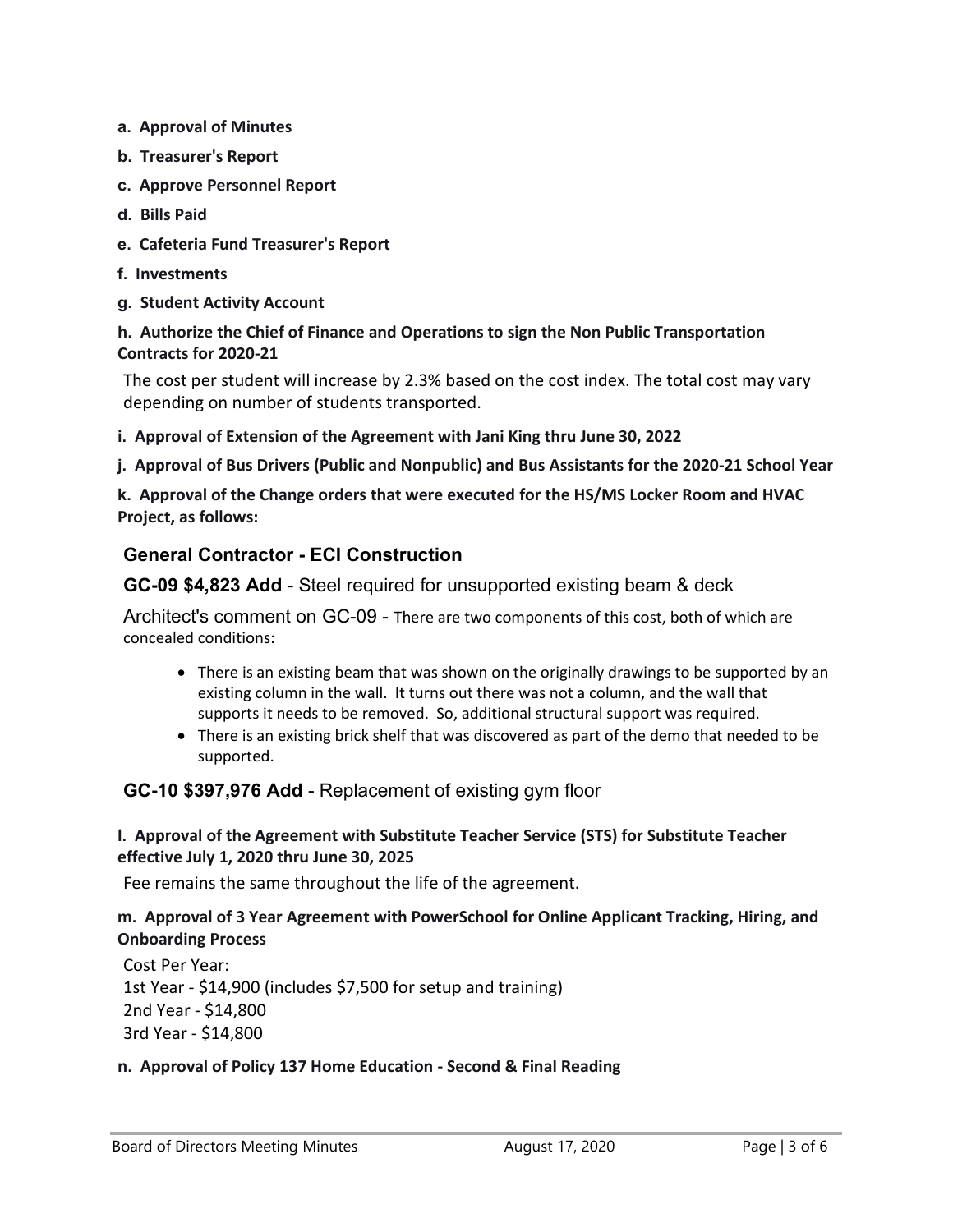#### **o. Approval of Affidavits of Guardianship**

**p. Approval of Resolution Implementing an Emergency for the duration of the COVID-19 Pandemic for the Eastern Lancaster County School District…**

#### **Resolution Implementing an Emergency for the duration of the COVID-19 Pandemic for the Eastern Lancaster County School District as required under the Pennsylvania School Code 520.1**

As school districts prepare reopening plans for the 2020-21 school year, a continuing concern is the ability to provide 180 days and 900/990 hours of instruction during the ongoing COVID-19 pandemic. PDE released guidance on how school districts may utilize remote learning and/or "hybrid" schedules to satisfy school attendance requirements pursuant to the "emergency" exception in School Code § 520.1.

COVID-19 pandemic qualifies under § 520.1 as an "emergency" that can cause school districts to not achieve the requirements of 180 days and 900/990 hours of instruction. Accordingly, pursuant to Section 520.1, school districts may seek approval from the Secretary of Education to implement "temporary provisions" to satisfy school attendance requirements. In the event of an approved emergency under §520.1, a school district may decide which days and number of days per week students attend schools and may reduce the length of time of daily instruction for various classes and courses.

# **6. Action Items**

Items Removed from Consent Agenda for Separate Consideration.

# **7. Reports**

### **a. Lancaster County Tax Collection Bureau**

No Report. Mr. Ramsey reported that the next meeting would be held on September 9<sup>th</sup>.

## **b. Lancaster-Lebanon IU13**

Mr. Irvin reported on the August  $12<sup>th</sup>$  IU Board meeting and shared several highlights from the board meeting report: He reported that the IU Board elected a new Board member from the School District of Lancaster and approved \$22,047,649.31 in disbursements. Mr. Irvin also reported that the IU13 Board approved new or addition to service contracts for Business Services, Early Childhood & Special Education Services, Instructional & Technology Services, and Human Resource Services. There were twenty-nine (29) resignations, five (5) terminations, eleven (11) retirements, one hundred thirty-nine (139) new hires, forty-nine (49) changes in position or salaries, and four (4) leaves of absence. Mr. Irvin reported that the Board had approved the IU13 Health & Safety Plan for the reopening of school. He also distributed to the Board copies of the IU13 Helping Districts, Helping Students newsletter.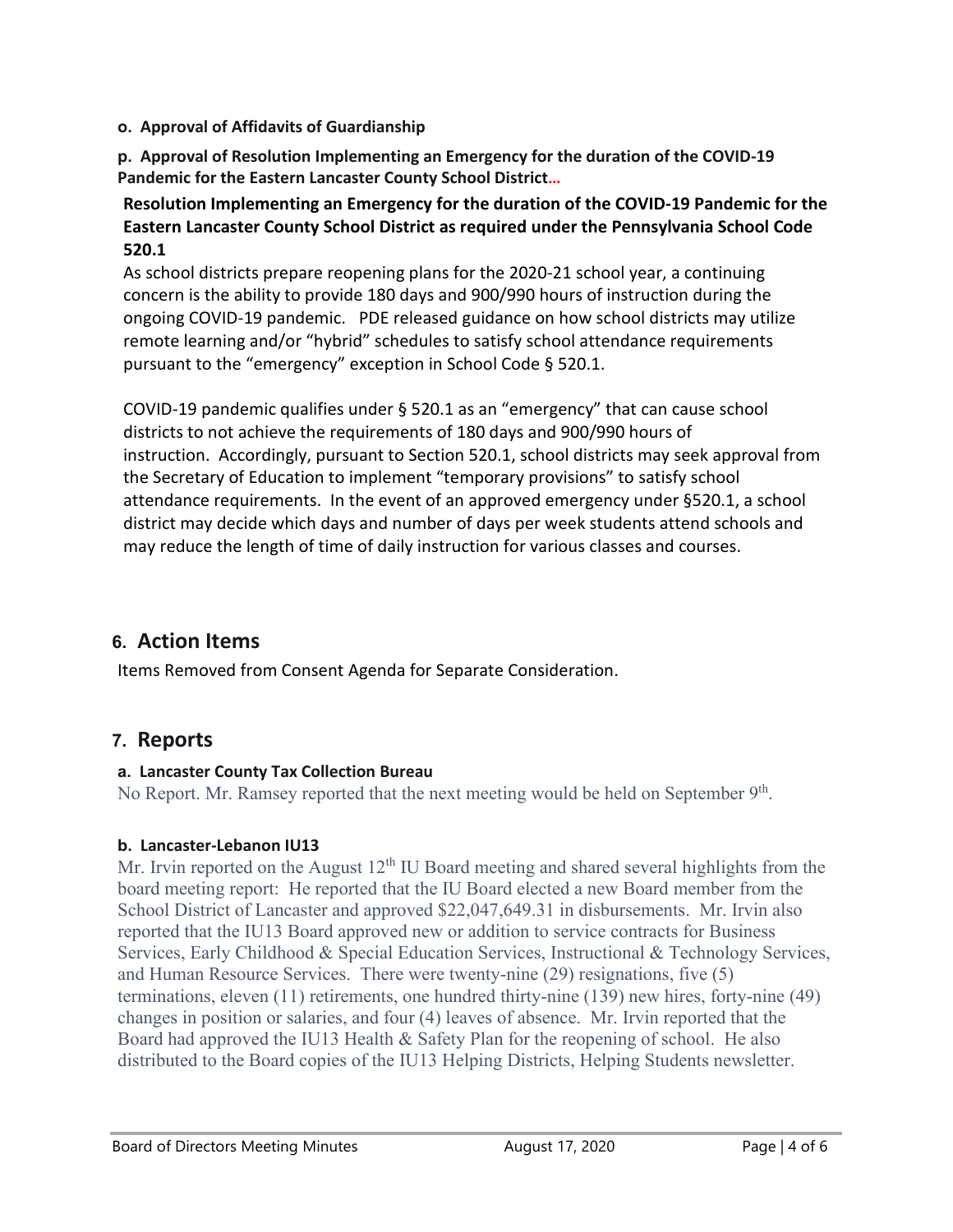#### **c. Lancaster CTC**

Mrs. Maio reported on the Lancaster County Career and Technology JOC Special Meeting held in July to discuss the reopening of school. She noted that the decision had been made to continue with 5 days of in-person learning with social distancing and masks with no virtual option. She reported that the school would be operating on a A/B Hybrid plan with students split between the morning and afternoon.

#### **d. Legislative**

Mr. Wentzel reported that the Legislators were currently on break and would return to session on September  $10^{th}$  or  $12^{th}$ .

# **8. Superintendent's Report**

Dr. Hollister reported to the Board on the open readiness of the District. He acknowledged the Technology Department, Facilities Department, and Food Services Department for doing a job well done on preparations for the start of the school year. He also reported to the Board on several District challenges including delayed supply chain issues, teacher laptop issues due to being offsite since March, device and hotspot distribution that still needed to be completed before the start of the school year. Dr. Hollister also updated the Board on the current construction of the locker rooms, gymnasium, and the Secondary Campus HVAC. He noted that the air conditioning was scheduled to be operating by August  $20<sup>th</sup>$ . He also informed the Board which areas of the construction would be not be available for the start of school year.

Dr. Hollister advised the Board that the District had received several requests for special accommodations from professional staff. He explained how these requests would be handled and reported on the status of several professional staff positions.

Dr. Hollister informed the Board of the current number of families the District had not hear from regarding whether they wanted to participate in either in-person or virtual learning which made it difficult to complete planning for the start of the school year.

Dr. Hollister The Administration and Board discussed the reopening plan for the District including staffing, maintaining social distancing in the classroom, and what would an A/B Schedule look like at elementary and secondary level.

Dr. Hollister recommended the Board delay the start of school to Monday, August  $31<sup>st</sup>$ . The Board and Administration discussed the changes that would occur with the delayed start. Dr. Hollister informed the Board that the delay would allow teachers to have more time to train using the cameras that had been placed in classrooms and prepare for the new remote learning option.